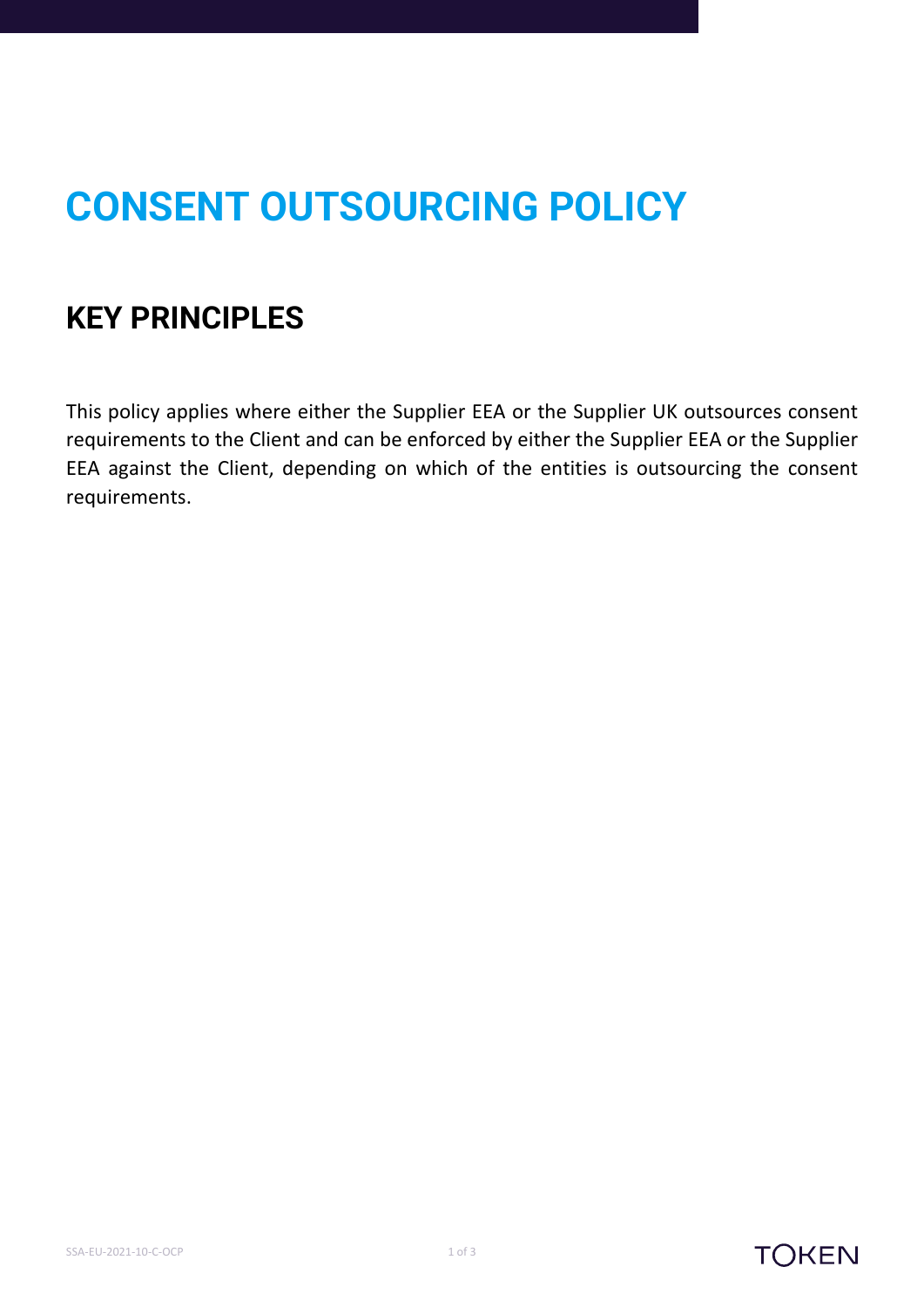## **1. DEFINITIONS**

 $1.1$ For the purposes of this Consent Outsourcing Policy, the following words and phrases will bear the following meanings:

"**Agreement**" means the agreement (including both the Key Terms and General Terms and Conditions), together with any schedules, annexes, policies, guidelines and procedures (as set out in the Key Terms and GTC) and amendments agreed in writing and executed by both parties from time to time. In the event of any conflict between the documents that comprise the Agreement, unless there is specifically a statement to the contrary in the General Terms and Conditions, the Key Terms shall prevail over the General Terms and Conditions which shall prevail over any schedules, annexes, policies, guidelines and procedures. Any amendments agreed in writing and duly executed by the Parties shall expressly state which paragraphs and clauses in which document they vary.

- $1.2$ For the purposes of this policy only, references to Supplier shall mean either the Supplier EEA or the Supplier UK, depending on which is the relevant outsourcing party.
- $1.3$ Capitalised terms which are not defined above shall have the meanings set out elsewhere in the Agreement.

## **2. OBLIGATIONS**

- $2.1$ The obligations set out in this policy shall apply retrospectively to all End Users and for all End Users in the future.
- $2.2$ Payment Initiation Services and Account Information Services and cannot be provided without the End User's explicit consent or payment authorisation respectively.
- $2.3$ As set out in Articles 67 and 94 of the PSD2 in order to be able to obtain the End User's explicit consent in:
- 2.3.1 a Payment Transaction, there must be evidence of the End User's explicit request for the Supplier to provide the payment initiation service;
- 2.3.2 an Information Transaction, information needs to be made available to the End User to enable them to make an informed decision, and to understand what the End User is consenting to – i.e., the End User must understand the nature of the service being provided to them.
- $2.4$ As the Supplier is responsible for the regulated activity, the Client shall ensure that the End User understands that the Supplier is carrying out a regulated activity as a third-party provider as set out in this Agreement, and that neither the Merchant nor the Client is carrying out this activity.
- $2.5$ The Client warrants that:
- 2.5.1 the Supplier's consent and payment transaction authorisation screens (or those of its Merchants whatever the case may be) shall be displayed at the appropriate stage in the End User's journey and the End User shall know at all times that the principal regulated party in the provision of the regulated activity is the Supplier – and satisfy all explicit consent and authorisation requirements under Applicable Law;
- 2.5.2 it has reviewed all of its Merchants' online terms and conditions and privacy policies to ensure that they satisfy or contradict all explicit consent, authorisation and GDPR requirements under Applicable Law;
- 2.5.3 it has reviewed its Merchants' privacy notices to ensure that such privacy notices makes reference to the Merchants transferring personal data to the Supplier.